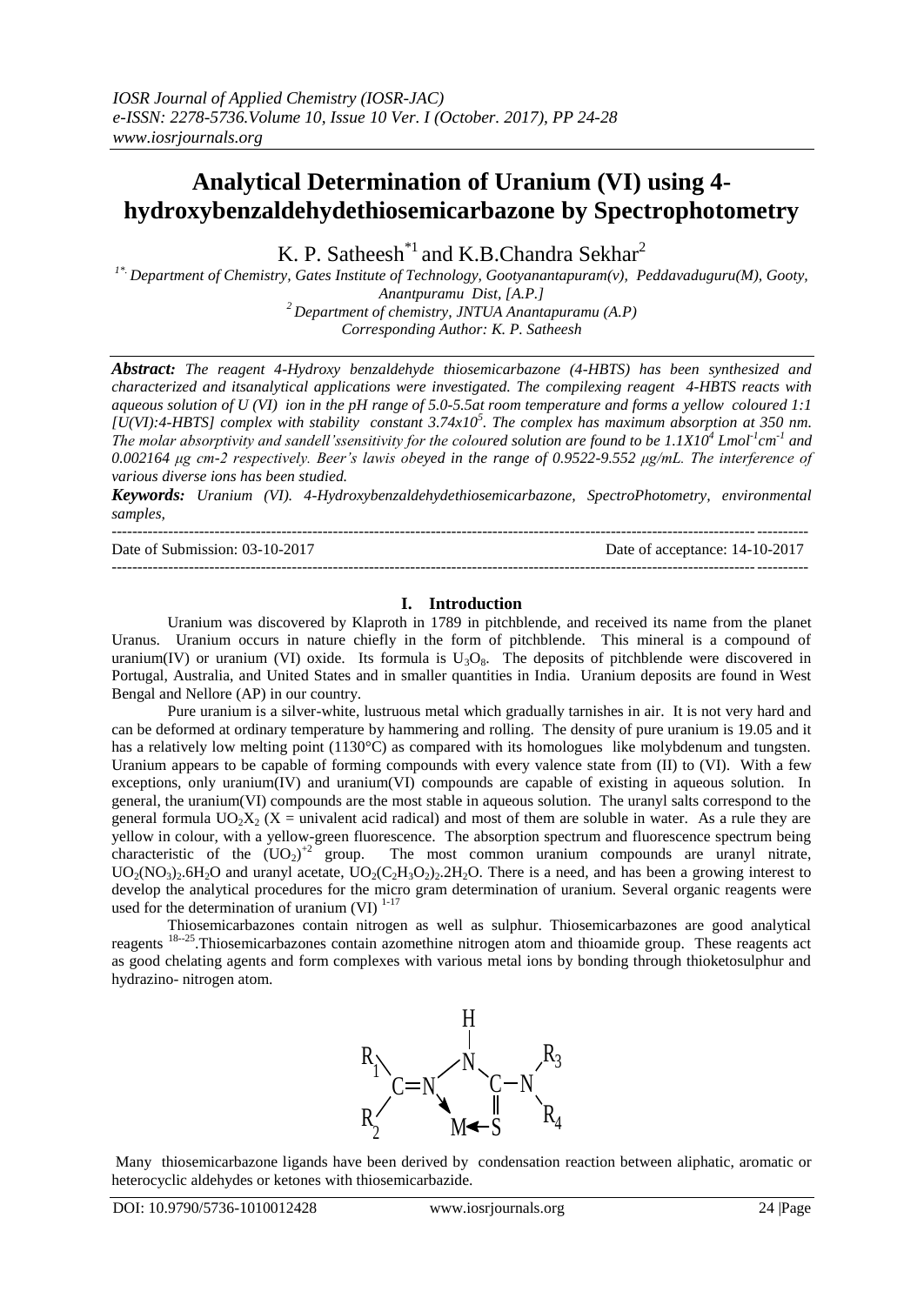# **Experimental part:**

The absorbance were made on a Shimadzu UV-Visible spectrophotometer (model UV-160A) fitted with 1.0cm quartz cells and pH measurements by Elico digital pH meter (modelLI20) respectively.

### **Preparation and characterization of 4-hydroxy benzaldehydethiosemicarbazone:**

The reagent was prepared by simple condensation of 1 mole of 4-hydroxy-benzaldehyde(1.22gm) with 1-mole (0.92gm) of thiosemicarbazide in a clean 250ml round bottomed flask 4-hydroxybenzaldeyde was dissolved in 100ml of methanol and thiosemicarbazide was dissolved in hot water. ( Fig-1) The solutions were mixed and refluxed for two hours. On cooling brown colored product was formed which was collected by filtration. It was recrystalized using methanol and dried in vacuum.



The yield was 80% by weight. and the M.P. is  $207-209^{\circ}$ C. The structure of the compound was established using IRspectra and NMR spectra,

### **Characterization:**

The IR spectrum of the compound was recorded using Perkin-Elmer 137 IR spectrometer in KBr. The peaks observed at  $3458 \text{cm}^{-1}$  and  $3342^{-1}$  may be assigned to symmetric and assymetric (-N-H) steching frequency of primary amino group. The peak observed at 3028cm<sup>-1</sup> may be assighned to Ar-H stretching frequency of aromatic proton, and that observed at 1595cm<sup>-1</sup> to C=N stretching frequency of azomethine. The peak observed at 3218-3092 for –OH group. A strong peak observed at 1056cm<sup>-1</sup> may be assigned to C=S stretching frequency. The peaks observed in the range of 1530-1360cm<sup>-1</sup>frequency were charecteristic aromatic ring stretching frequency.

The <sup>1</sup>H-NMR spectrum of the compound was recorded with DRX300 NMR spectrometer in DMF solvent. The chatecterstic peak at  $\delta$  value 10.74(H) was because of phenolic –OH group. The peak found at  $\delta$ value 7.86(4H) may be due to aromatic protons, the peak found at  $\delta$  value 6.8 (2H) may be due to –NH<sub>2</sub> protons attached to thionylgroup (C=S) and the peak observed at  $\delta$  value 9.0 is due to aldehydic proton. The peak at δ value 11.5 may be due to –NH proton (azomethine).

### **Experimental**

1 ml of 1 x  $10^{-3}$  M uranyl acetate solution, 10 ml of buffer solution of required pH, 1 ml of 1 x  $10^{-2}$  M 4-hydroxy benzaldehydethiosemicarbazone are taken in a 25 ml standard flask. The contents of the flask are made up to the mark with double distilled water. The solution is shaken well for uniform concentration. The blank solution is prepared in the same way but without adding the metal ion. The spectrum of the experimental solution is recorded in the wavelength range 350 to 700 nm against the respective blank solution.

### **II. Results And Discussions**

U (VI) reacts with 4-HBTS in weak acidic pH to give a yellowcoloured water soluble species. The colour reaction between U (VI) and 4-HBTS is instantaneous even at room temperature. The maximum absorbance( $\lambda_{\text{max}}$ ) of the yellowcoloured complex was observed at 350 nm which remains constant for more than 24 hours. The effect of pH on the absorbance revealed that the intense colour was formed in a solution of pH 5. A tenfold excess of the reagent is adequate for complete colour development. Addition of excess of reagent has no adverse effect on absorbance.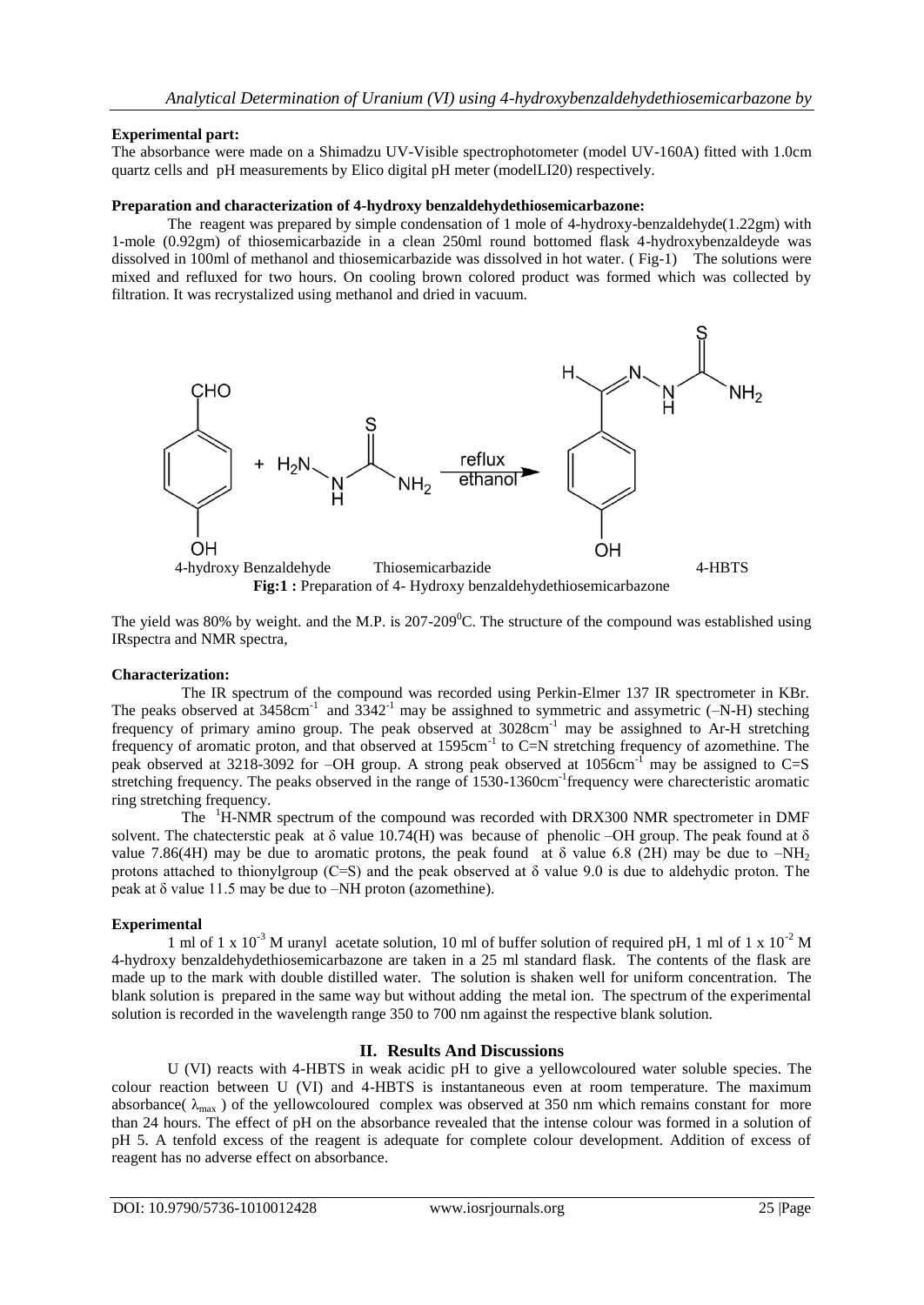The studies relating to the effect of U (VI) revealed that a linear relationship (Fig**-2)**exists between metal ion concentration and the absorbance in the range of 0.9522 to 9.522  $\mu$ g/mL. The linear plot is fitted into the equation  $A_{352} = 0.0105C + 0.0079$ . The molar absorptivity and Sandell's sensitivity are 1.1 x 10<sup>4</sup> L mol<sup>-1</sup> cm<sup>-1</sup> and  $0.002164 \mu$ g/cm<sup>2</sup> respectively.

The effect of the reagent on absorbance is also studied, no linear relationship is found between the reagent and the absorbance. As the metal ion U (VI) forms a coloured complex with reagent, an attempt is made to determine the composition and the stability of the complex. Job's method (**Fig-3)** and mole ratio method are conducted to make these determinations. The stability constant of 1:1 . Uranium(VI) - 4-HBTS complex is calculated and is found to be be  $3.74 \times 10^5$ .



| U(VI)      |     | $4 \times 10^{\circ}$ NI |
|------------|-----|--------------------------|
| $[4-HBTS]$ | $=$ | $4 \times 10^{-5}$ M     |
| pН         | $=$ |                          |
| л<br>^max  | $=$ | 348.5 nm                 |
|            |     |                          |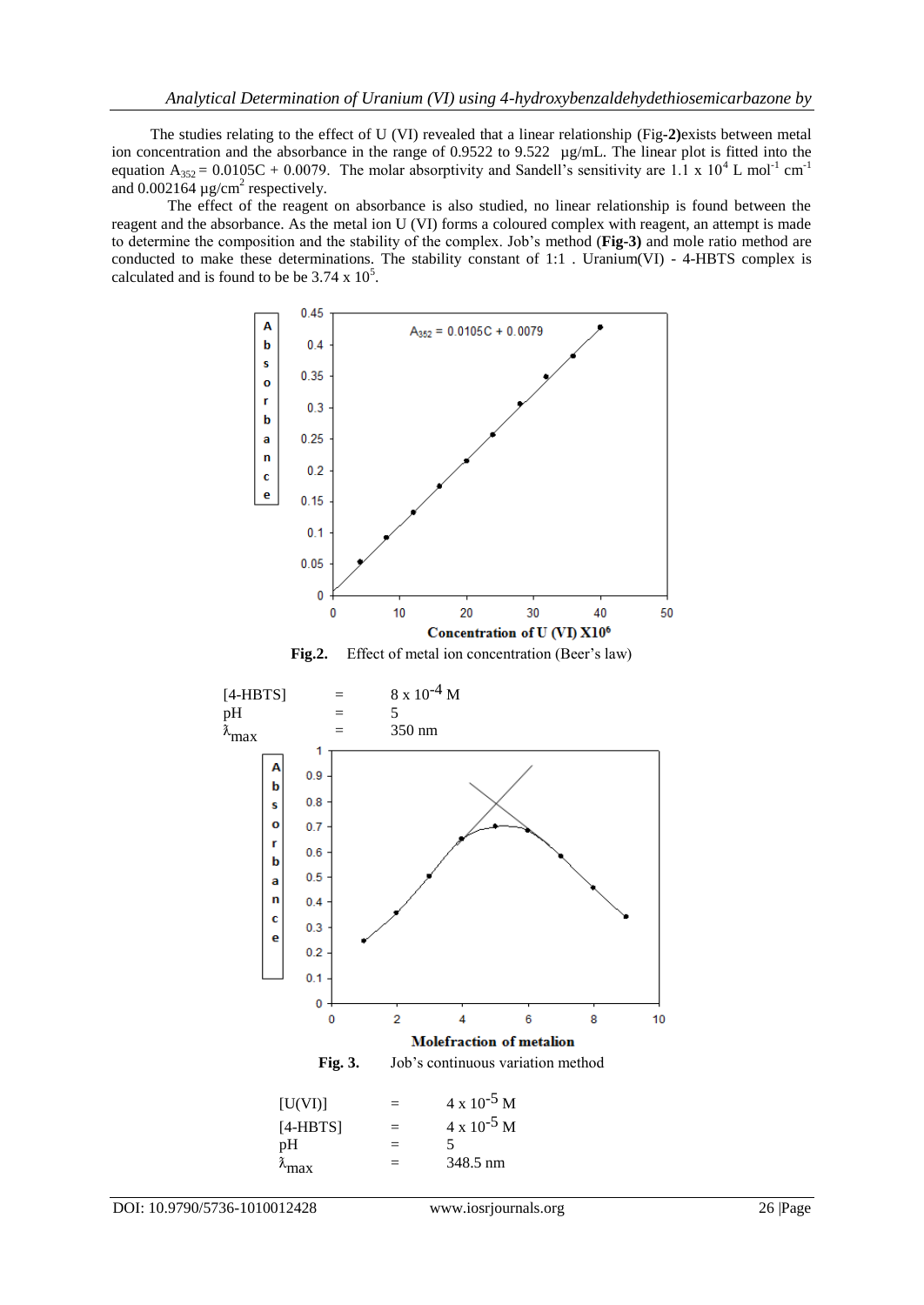| Chareacteristics                                                  | Results                                                |
|-------------------------------------------------------------------|--------------------------------------------------------|
| $\Lambda$ <sub>max</sub> (nm)                                     | 350 <sub>nm</sub>                                      |
| $pH$ range (optimum)                                              | $5 - 5.5$                                              |
| Number of Moles of the reagent required per mole of metal ion for | 10 folds                                               |
| complete colour development                                       |                                                        |
| Molar absorptivity (Lmole $^{-1}$ cm $^{-1}$ )                    | $1.1 \times 10^4$ L mol <sup>-1</sup> cm <sup>-1</sup> |
| Sandell's sensitivity( $\mu$ g/cm <sup>2</sup> )                  | $0.002164 \mu g/cm^2$                                  |
| Beer's law validity                                               | 0.9522 to $9.522 \mu$ g/mL.                            |
| Composition of the complex                                        | 1:1                                                    |
| stability constant of the complex                                 | $3.74 \times 10^5$ .                                   |
| Standard deviation                                                | 0.0009254                                              |
| <b>RSD</b>                                                        | 0.0097                                                 |

**Table-1** Analytical characteristics of U (VI)- 4-HBTS

#### **Interference studies**

Interference of various cations and anions on the absorbance values is studied and the data is presented in the **Table 2.** The metalions were chosen in such a way so that they either belong to the same group (or) same period

**Table 2:** Interference of foreign ions in the determination of uranium

$$
[U(VI)] = 4 \times 10^{-5} M
$$
  
\n
$$
[4-HBTS] = 4 \times 10^{-4} M
$$
  
\n
$$
pH = 5
$$
  
\n
$$
{}^{3} = 350 \text{ nm}
$$

| $v_{\rm max}$<br>ээл ши |       |                         |               |                           |  |  |
|-------------------------|-------|-------------------------|---------------|---------------------------|--|--|
| Ion                     | added | Tolerance limit (µg/ml) | added<br>Ion  | <b>Tolerance</b><br>limit |  |  |
| (Anions)                |       |                         | (Cations)     | $(\mu g/ml)$              |  |  |
| Chloride                |       | 170.17                  | Thromium (IV) | 55.68                     |  |  |
| <b>Bromide</b>          |       | 319.62                  | Copper(II)    | 2.54                      |  |  |
| Iodide                  |       | 761.45                  | Nickel(II)    | 5.86                      |  |  |
| Nitrate                 |       | 496.00                  | Cadmium(II)   | 11.24                     |  |  |
| Acetate                 |       | 424.84                  | Lead(II)      | 24.86                     |  |  |
| Urea                    |       | 480.00                  | Silver(D)     | 3.45                      |  |  |
| Tartarate               |       | 736.00                  | Vanadium(V)   | 12.27                     |  |  |

### **Application:**

 The present method is applied for the determination of U (VI) in environmental samples. The analytical determination of uranium was done as mentioned in the experimental part. The results are presented in table.3.

**Table: 3**

| 1 avic. J |                    |                             |                              |                    |  |  |  |
|-----------|--------------------|-----------------------------|------------------------------|--------------------|--|--|--|
| S.NO      | Sample             | ICPAES/AAS/ICP-MS           | Amount of U(VI) found* in    | Relative error (%) |  |  |  |
|           |                    | $U(VI)$ value in $\mu$ g/ml | $\mu$ g/ml by present method |                    |  |  |  |
|           | Monazite sand      | 4.02                        | 3.94                         | $-1.99$            |  |  |  |
|           | Spiked tapwater    | 52                          | 51.5                         | $-0.96$            |  |  |  |
|           | Spiked waste water | 102                         | 103                          | $+0.98$            |  |  |  |
|           | Spiked well water  | 210                         | 208                          | $+0.95$            |  |  |  |
|           |                    |                             |                              |                    |  |  |  |

Average of five determinations

### **III. Conclusions**

A new spectrophotometric method is reported for the determination of micro gram levels of U (VI) forms a 1:1 stable Yellow coloured complex with 4-Hydroxy benzaldehydethiosemicarbazone. The Stability constant of the complex is  $3.74 \times 10^5$ . The molar absorptivity and Sandell's sensitivity are 1.1 x 10<sup>4</sup> L mol<sup>-1</sup>  $cm^{-1}$  L mol-1 cm-1 and 0.002164  $\mu$ g/cm<sup>2</sup> respectively. In comparison with many expensive instrumental techniques and the procedures which usually require prior separation and pre concentration process and time sensitive procedures, the present method is a new, rapid, simple, sensitive and selective method for the micro determination of uranium (VI) in the range of 0.9522 to 9.522 µg/mL. .The method has been applied for the analysis of U (VI) in environmental samples.

### **References**

- [1]. Lutfullah, Farheen Khan, Nafisur Rahman and Syed Najmul Hejaz Hazmi.) Indian Journal of Chemical Technology. 2009, 16, 437- 441
- [2]. Chan-il Park, Hua-Zi Huang, and Ki-Won ChaBull. Korean Chem. Soc. 2001. 22, 1-3
- [3]. G.H.Rizvi. J.Radioanal.Nucl.Chem1986, 5, 309-317.
- [4]. M.Madbouly, M.H.Nassef, A.M.Diab and S.A.El-Mongy.) Journal Nuclear and Radiation Physics) 2009,4, 75-81.
- [5]. U.J.Chukwu and J.Godwin. American Chemical Science Journal, 2013, 4, 479-488.
- [6]. H.Salar Amoli and J.Barker. Chem.Anal.(Warsaw),2007, 52, 35-42.